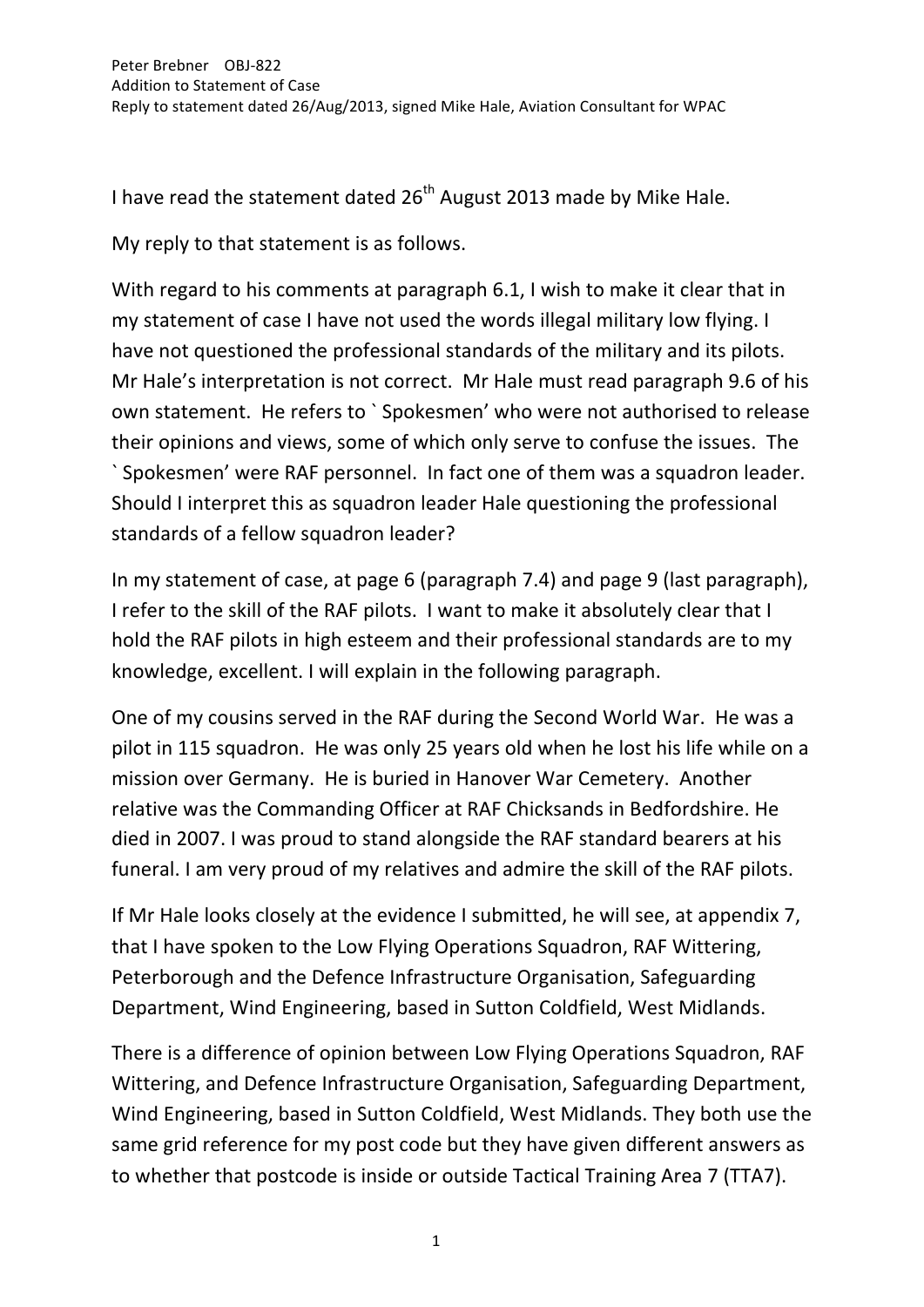Low Flying Operations Squadron told me the postcode is on the border of TTA7. Defence Infrastructure Organisation, Safeguarding Department, Wind Engineering, based in Sutton Coldfield, told me the postcode was outside TTA7.

Low Flying Operations Squadron told me that they use the same flying maps as the pilots. These show the terrain and only the place names of large towns. Therefore I concluded that the pilots were not told that the terrain for my postcode was outside TTA7. It is my belief that the pilots would be justified in flying down to 100 feet, because they were not told that my postcode is outside TTA7.

Similarly, it is my belief that the pilots have become accustomed to flying in the vicinity of the existing Llandinam Wind Farm and co-exist with it without any problem. They see the wind farm from the pilot's perspective rather than the perspective of a member of the public standing on the ground. Therefore, it is understandable and no surprise to me that the MoD have not objected to this application. This should not be interpreted as questioning the professional standards of the pilots or illegal military low flying.

I have focussed on TTA7 in my statement of case because it is a defence asset.

At paragraph 8.5 Mr Hale refers to an informal agreement between the MoD Air Staff and the Welsh Assembly, supported by DBERR(now DECC) and British Wind Energy (now Renewables UK) in relation to TTA7. That informal agreement will have a profound effect on many people especially the residents of Powys. I have not found any details of that agreement in the information provided by CeltPower, or anywhere else at the moment, so I only have Mr Hale's version.

The informal agreement, as described by Mr Hale, supports my contention that a defence asset will be compromised.